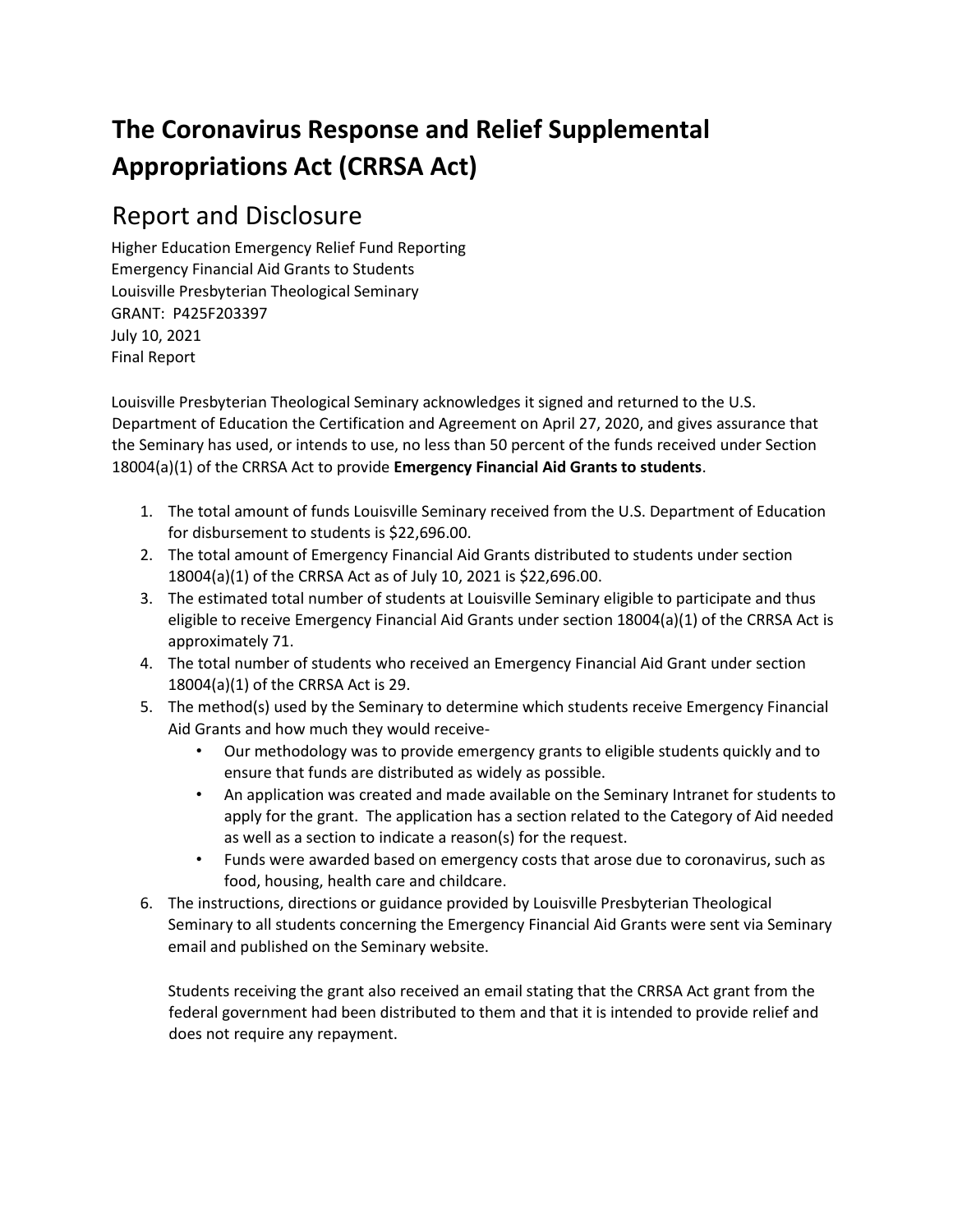## **Quarterly Budget and Expenditure Reporting under CARES Act Sections 18004(a)(1) Institutional Portion, 18004(a)(2), and 18004(a)(3), if applicable**

**Institution Name**: \_\_\_\_\_Louisville Presbyterian Theological Seminary\_\_\_\_\_ **Date of Report**: \_\_\_10-20-2020 **Covering Quarter Ending:** 9-30-2020\_\_\_\_\_\_\_\_\_\_\_\_

**Total Amount of Funds Awarded:** Section (a)(1) Institutional Portion: \$22.696 Section (a)(2): 0 Section (a)(3): \$454,608 **Final Report?** □

| Category                                                                                                                                                                                                                                                                                                                                                                                                | Amount in<br>(a)(1)<br>institutional dollars | Amount in<br>(a)(2) dollars,<br>if applicable | Amount in<br>(a)(3) dollars,<br>if applicable | <b>Explanatory Notes</b> |
|---------------------------------------------------------------------------------------------------------------------------------------------------------------------------------------------------------------------------------------------------------------------------------------------------------------------------------------------------------------------------------------------------------|----------------------------------------------|-----------------------------------------------|-----------------------------------------------|--------------------------|
| Providing additional emergency financial aid grants to students. <sup>1</sup>                                                                                                                                                                                                                                                                                                                           |                                              |                                               |                                               |                          |
| Providing reimbursements for tuition, housing, room and board, or<br>other fee refunds.                                                                                                                                                                                                                                                                                                                 |                                              |                                               | \$4,509                                       |                          |
| Providing tuition discounts.                                                                                                                                                                                                                                                                                                                                                                            |                                              |                                               |                                               |                          |
| Covering the cost of providing additional technology hardware to<br>students, such as laptops or tablets, or covering the added cost of<br>technology fees.                                                                                                                                                                                                                                             |                                              |                                               |                                               |                          |
| Providing or subsidizing the costs of high-speed internet to students<br>or faculty to transition to an online environment.                                                                                                                                                                                                                                                                             |                                              |                                               |                                               |                          |
| Subsidizing off-campus housing costs due to dormitory closures or<br>decisions to limit housing to one student per room; subsidizing<br>housing costs to reduce housing density; paying for hotels or other<br>off-campus housing for students who need to be isolated; paying<br>travel expenses for students who need to leave campus early due to<br>coronavirus infections or campus interruptions. |                                              |                                               |                                               |                          |
| Subsidizing food service to reduce density in eating facilities, to<br>provide pre-packaged meals, or to add hours to food service<br>operations to accommodate social distancing.                                                                                                                                                                                                                      |                                              |                                               |                                               |                          |

 $1$  To support any element of the cost of attendance (as defined under Section 472 of the Higher Education Act of 1965, as amended (HEA)) per Section 18004(c) of the CARES Act and t[he Interim Final Rule](https://www.federalregister.gov/documents/2020/06/17/2020-12965/eligibility-of-students-at-institutions-of-higher-education-for-funds-under-the-coronavirus-aid) [pu](https://www.federalregister.gov/documents/2020/06/17/2020-12965/eligibility-of-students-at-institutions-of-higher-education-for-funds-under-the-coronavirus-aid)blished in the *Federal Register* on June 17, 2020 (85 FR 36494). Community Colleges in California, all public institutions in Washington State, and all institutions in Massachusetts have different requirements due to recent U.S. District Court actions. Please discuss with legal couns[el. HEERF litigation updates can be found here.](https://www2.ed.gov/about/offices/list/ope/heerfupdates.html)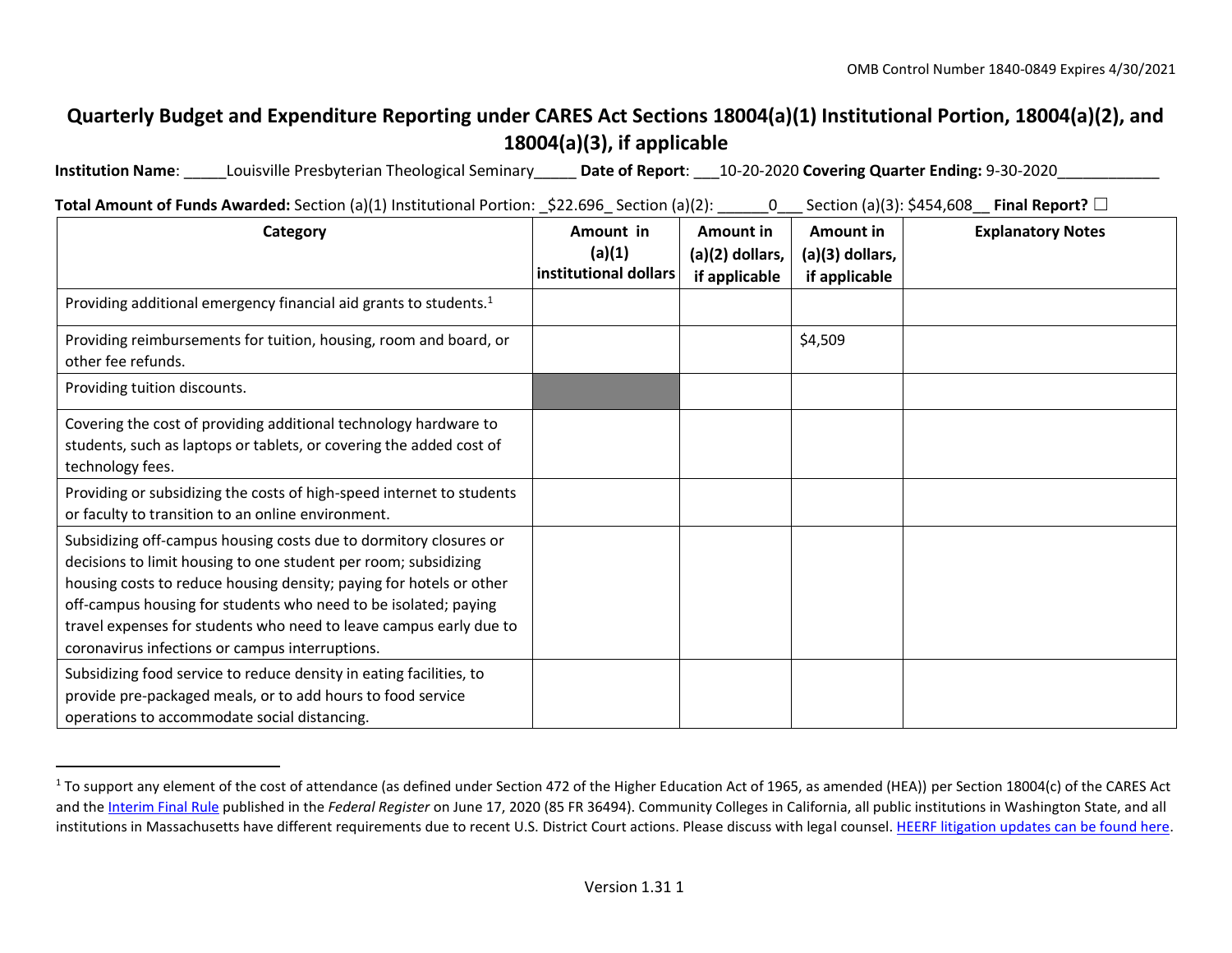| Costs related to operating additional class sections to enable social |  |  |
|-----------------------------------------------------------------------|--|--|
| distancing, such as those for hiring more instructors and increasing  |  |  |
| campus hours of operations.                                           |  |  |
|                                                                       |  |  |

| Category                                                                                                                                                                                                                                                                            | Amount in<br>(a)(1)<br>institutional dollars | Amount in<br>$\vert$ (a)(2) dollars, if $\vert$ (a)(3) dollars, if $\vert$<br>applicable | Amount in<br>applicable     | <b>Explanatory Notes</b>                                                                        |
|-------------------------------------------------------------------------------------------------------------------------------------------------------------------------------------------------------------------------------------------------------------------------------------|----------------------------------------------|------------------------------------------------------------------------------------------|-----------------------------|-------------------------------------------------------------------------------------------------|
| Campus safety and operations. <sup>2</sup>                                                                                                                                                                                                                                          |                                              |                                                                                          |                             |                                                                                                 |
| Purchasing, leasing, or renting additional instructional equipment<br>and supplies (such as laboratory equipment or computers) to reduce<br>the number of students sharing equipment or supplies during a single<br>class period and to provide time for disinfection between uses. |                                              |                                                                                          | \$6,413.24                  | Zoom                                                                                            |
| Replacing lost revenue due to reduced enrollment.                                                                                                                                                                                                                                   |                                              |                                                                                          |                             |                                                                                                 |
| Replacing lost revenue from non-tuition sources (i.e., cancelled<br>ancillary events; disruption of food service, dorms, childcare or other<br>facilities; cancellation of use of campus venues by other organizations,<br>lost parking revenue, etc.). <sup>3</sup>                |                                              |                                                                                          | \$149,215.81<br>\$13,465.00 | Lost revenue from rental of building<br>spaces on campus<br>Lost revenue from counseling center |
| Purchasing faculty and staff training in online instruction; or paying<br>additional funds to staff who are providing training in addition to their<br>regular job responsibilities.                                                                                                | \$1225                                       |                                                                                          |                             |                                                                                                 |
| Purchasing, leasing, or renting additional equipment or software to<br>enable distance learning, or upgrading campus wi-fi access or<br>extending open networks to parking lots or public spaces, etc.                                                                              |                                              |                                                                                          |                             |                                                                                                 |

<sup>&</sup>lt;sup>2</sup> Including costs or expenses related to the disinfecting and cleaning of dorms and other campus facilities, purchases of personal protective equipment (PPE), purchases of cleaning supplies, adding personnel to increase the frequency of cleaning, the reconfiguration of facilities to promote social distancing, etc.

 $3$  Including continuance of pay (salary and benefits) to workers who would otherwise support the work or activities of ancillary enterprises (e.g., bookstore workers, foodservice workers, venue staff, etc.).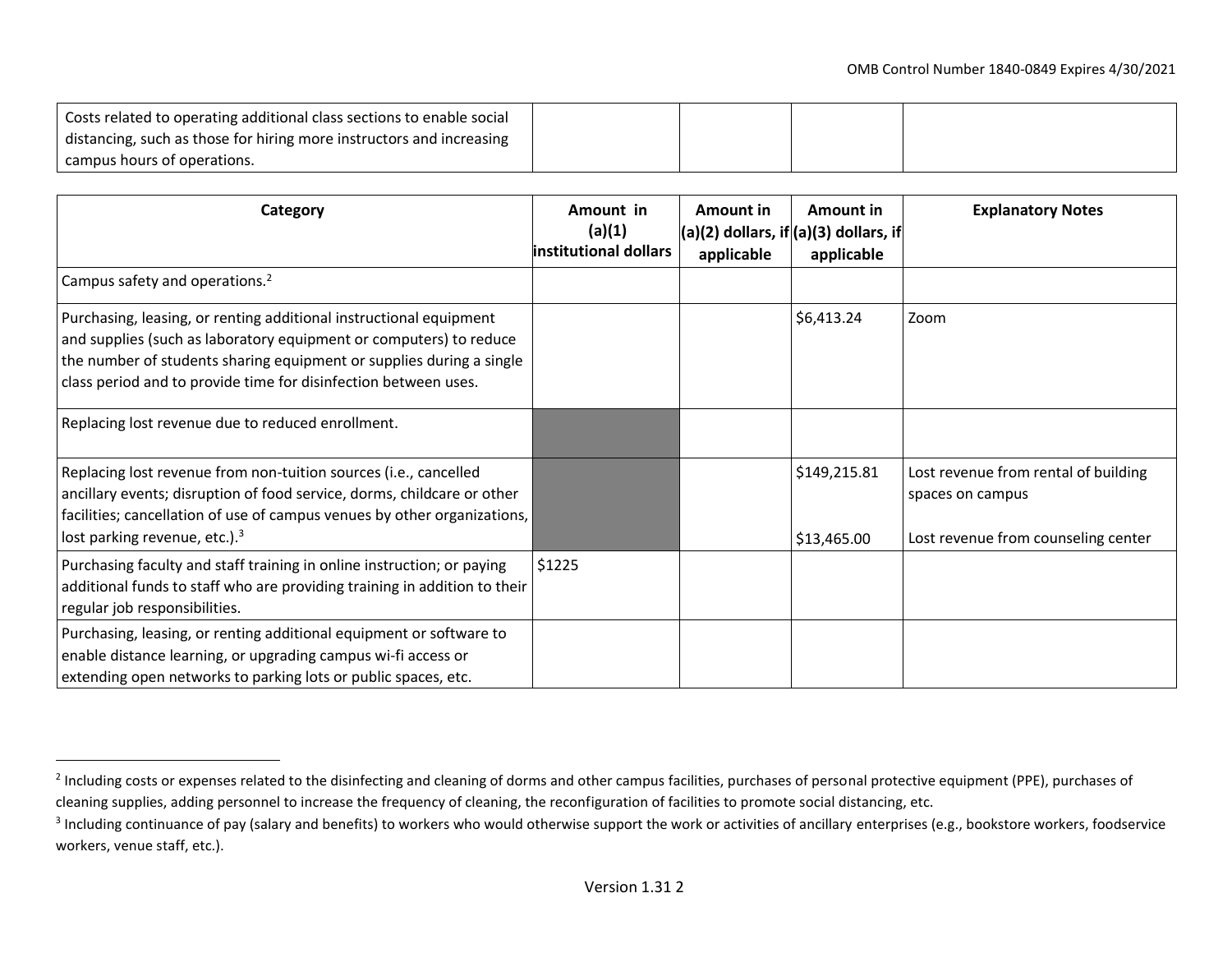| Other Uses of (a)(1) Institutional Portion funds. <sup>4</sup>    |                                                |                                               |                                                 |                          |
|-------------------------------------------------------------------|------------------------------------------------|-----------------------------------------------|-------------------------------------------------|--------------------------|
| Category                                                          | Amount<br>in $(a)(1)$<br>institutional dollars | Amount in<br>(a)(2) dollars,<br>if applicable | Amount in<br>$(a)(3)$ dollars,<br>if applicable | <b>Explanatory Notes</b> |
| Other Uses of (a)(2) or (a)(3) funds, if applicable. <sup>5</sup> |                                                |                                               |                                                 |                          |
| <b>Quarterly Expenditures for each Program</b>                    | \$1225                                         |                                               | \$173,603.05                                    |                          |
| <b>Total of Quarterly Expenditures</b>                            | \$174,828.05                                   |                                               |                                                 |                          |

#### **Form Instructions**

*Completing the Form*: On each form, fill out the institution of higher education (IHE or institution) name, the date of the report, the appropriate quarter the report covers (September 30, December 31, March 31, June 30), the total amount of funds awarded by the Department (including reserve funds if awarded), and check the box if the report is a "final report." In the chart, an institution must specify the amount of expended CARES Act funds for each funding category: Sections 18004(a)(1) Institutional Portion, 18004(a)(2), and 18004(a)(3), if applicable. Section 18004(a)(2) funds includes CFDAs 84.425J (Historically Black Colleges and Universities (HBCUs)), 84.425K (Tribally Controlled Colleges and Universities (TCCUs)), 84.425L (Minority Serving Institutions (MSIs)), 84.425M (Strengthening Institutions Program (SIP)); Section 18004(a)(3) funds are for CFDA 84.425N (Fund for the Improvement of Postsecondary Education (FIPSE) Formula Grant). Each category is deliberately broad and may not capture specific grant program requirements. Explanatory footnotes help clarify certain reporting categories. While some items in the chart are blocked out, please note that the blocking of such items is consistent with Department guidance and FAQs and is not definitive. Provide brief explanatory notes for how funds were expended, including the title and brief description of each project or activity in which funds were expended. Do not include personally identifiable information (PII). Calculate the amount of the Section 18004(a)(1) Institutional Portion

<sup>&</sup>lt;sup>4</sup> Please post additional documentation as appropriate and briefly explain in the "Explanatory Notes" section. Please note that costs for Section 18004(a)(1) Institutional Portion funds may only be used "to cover any costs associated with significant changes to the delivery of instruction due to the coronavirus, so long as such costs do not include payment to contractors for the provision of pre-enrollment recruitment activities; endowments; or capital outlays associated with facilities related to athletics, sectarian instruction, or religious worship."

 $5$  Please post additional documentation as appropriate and briefly explain in the "Explanatory Notes" section. Please note that costs for Sections 18004(a)(2) and (a)(3) funds may only be used "to defray expenses, including lost revenue, reimbursement for expenses already incurred, technology costs associated with a transition to distance education, faculty and staff trainings, payroll incurred by institutions of higher education and for grants to students for any component of the student's cost of attendance (as defined under section 472 of the HEA), including food, housing, course materials, technology, health care, and child care."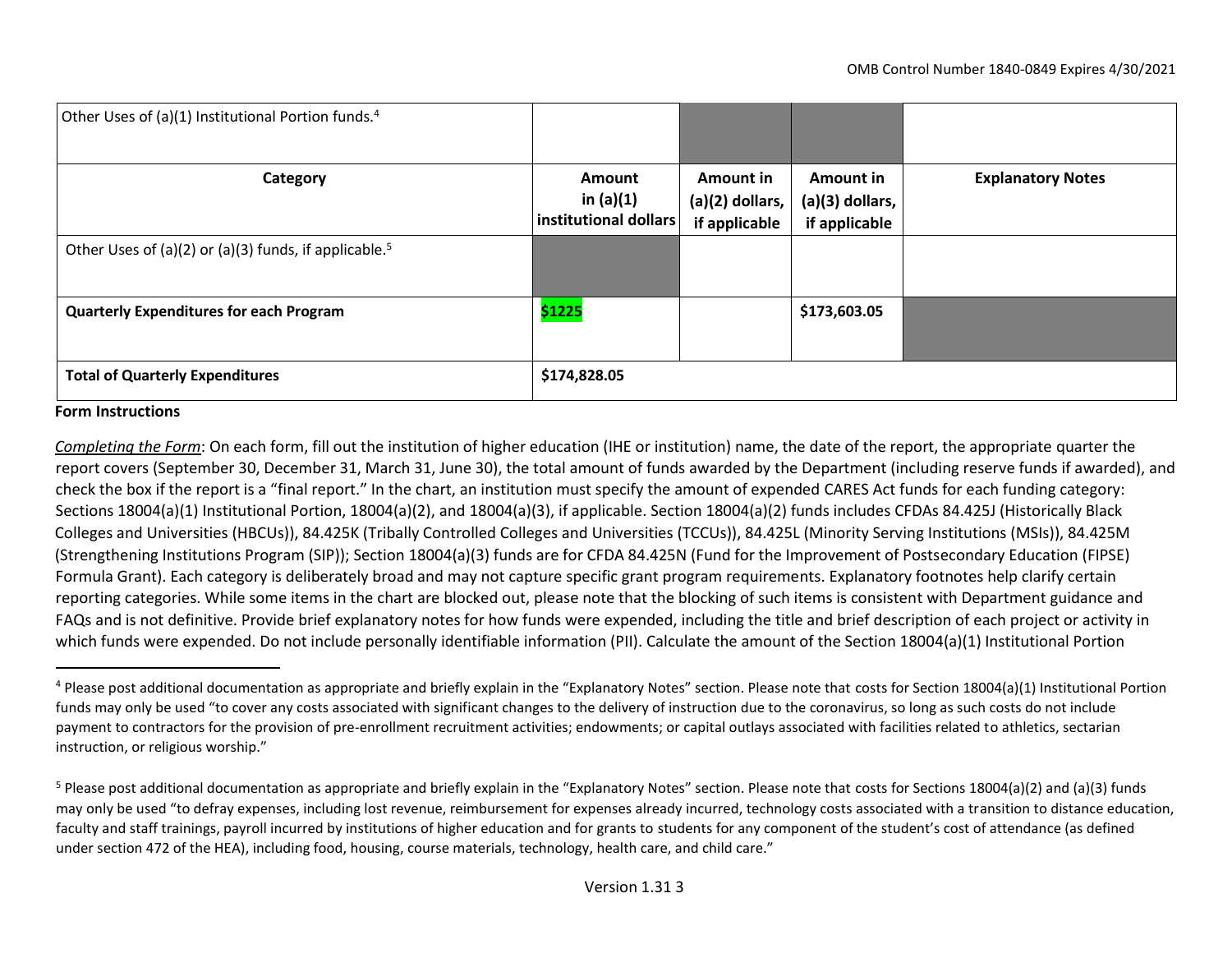(referred to as "(a)(1) institutional" in the chart), Section 18004(a)(2) (referred to as "(a)(2)" in the chart), and Section 18004(a)(3) (referred to as "(a)(3)" in the chart) funds in the "Quarterly Expenditures for each Program" row, and the grand total of all three in the "Total of Quarterly Expenditures" row. Round expenditures to the nearest dollar.

*Posting the Form*: This form must be conspicuously posted on the institution's primary website on the same page the reports of the IHE's activities as to the emergency financial aid grants to students made with funds from the IHE's allocation under Section 18004(a)(1) of the CARES Act (Student Aid Portion) are posted. It may be posted in an HTML webpage format or as a link to a PDF. A new separate form must be posted covering each quarterly reporting period (September 30, December 31, March 31, June 30), concluding after either (1) posting the quarterly report ending September 30, 2022 or (2) when an institution has expended and liquidated all (a)(1) Institutional Portion, (a)(2), and (a)(3) funds and checks the "final report" box. IHEs must post this quarterly report form no later than 10 days after the end of each calendar quarter (October 10, January 10, April 10, July 10) apart from the first report, which is due October 30, 2020. For the first report using this form, institutions must provide their cumulative expenditures from the date of their first HEERF award through September 30, 2020. Each quarterly report must be separately maintained on an IHE's website or in a PDF document linked directly from the IHE's CARES Act reporting webpage. Reports must be maintained for at least three years after the submission of the final report per 2 CFR § 200.333. Any changes or updates after initial posting must be conspicuously noted after initial posting and the date of the change must be noted in the "Date of Report" line.

#### **Paperwork Burden Statement**

According to the Paperwork Reduction Act of 1995 (PRA), no persons are required to respond to a collection of information unless such collection displays a valid OMB control number. The valid OMB control number for this information collection is 1840-0849. Public reporting burden for this collection of information is estimated to average 2 hours per response, including time for reviewing instructions, searching existing data sources, gathering and maintaining the data needed, and completing and reviewing the collection of information. Under the PRA, participants are required to respond to this collection to obtain or retain benefit. If you have any comments concerning the accuracy of the time estimate or suggestions for improving this individual collection, or if you have comments or concerns regarding the status of your individual form, application, or survey, please contact: Jack Cox, U.S. Department of Education, 400 Maryland Avenue, SW, Washington, DC 20202.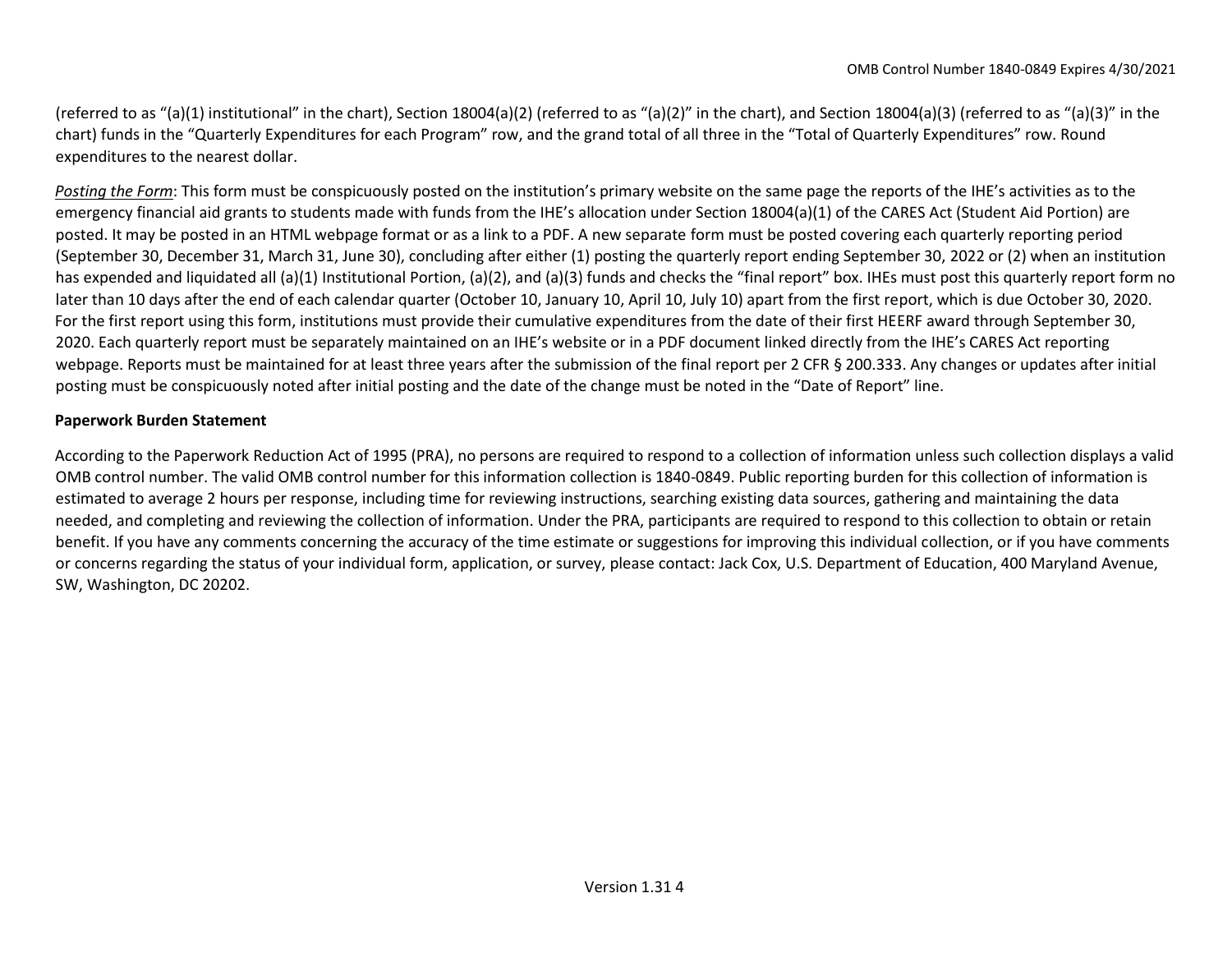## **Quarterly Budget and Expenditure Reporting under CARES Act Sections 18004(a)(1) Institutional Portion, 18004(a)(2), and 18004(a)(3), if applicable**

**Institution Name**: \_\_Louisville Presbyterian Theological Seminary\_\_\_\_\_ **Date of Report**: \_\_\_1-6-2021\_\_\_Co**vering Quarter Ending:** \_\_12-31-2020\_\_\_\_\_\_\_\_\_\_\_\_

**Total Amount of Funds Awarded:** Section (a)(1) Institutional Portion: \$22,696\_\_\_\_\_\_\_\_\_\_\_\_ Section (a)(2): \_0\_\_ Section (a)(3): \$454.608\_\_\_\_ **Final Report?** ☐

| Category                                                                                                                                                                                                                                                                                                                                                                                                | Amount in<br>(a)(1)<br>institutional dollars | Amount in<br>$(a)(2)$ dollars,<br>if applicable | Amount in<br>(a)(3) dollars,<br>if applicable | <b>Explanatory Notes</b> |
|---------------------------------------------------------------------------------------------------------------------------------------------------------------------------------------------------------------------------------------------------------------------------------------------------------------------------------------------------------------------------------------------------------|----------------------------------------------|-------------------------------------------------|-----------------------------------------------|--------------------------|
| Providing additional emergency financial aid grants to students. <sup>6</sup>                                                                                                                                                                                                                                                                                                                           |                                              |                                                 |                                               |                          |
| Providing reimbursements for tuition, housing, room and board, or<br>other fee refunds.                                                                                                                                                                                                                                                                                                                 |                                              |                                                 |                                               |                          |
| Providing tuition discounts.                                                                                                                                                                                                                                                                                                                                                                            |                                              |                                                 |                                               |                          |
| Covering the cost of providing additional technology hardware to<br>students, such as laptops or tablets, or covering the added cost of<br>technology fees.                                                                                                                                                                                                                                             |                                              |                                                 |                                               |                          |
| Providing or subsidizing the costs of high-speed internet to students<br>or faculty to transition to an online environment.                                                                                                                                                                                                                                                                             |                                              |                                                 |                                               |                          |
| Subsidizing off-campus housing costs due to dormitory closures or<br>decisions to limit housing to one student per room; subsidizing<br>housing costs to reduce housing density; paying for hotels or other<br>off-campus housing for students who need to be isolated; paying<br>travel expenses for students who need to leave campus early due to<br>coronavirus infections or campus interruptions. |                                              |                                                 |                                               |                          |
| Subsidizing food service to reduce density in eating facilities, to<br>provide pre-packaged meals, or to add hours to food service<br>operations to accommodate social distancing.                                                                                                                                                                                                                      |                                              |                                                 |                                               |                          |

 $6$  To support any element of the cost of attendance (as defined under Section 472 of the Higher Education Act of 1965, as amended (HEA)) per Section 18004(c) of the CARES Act and t[he Interim Final Rule](https://www.federalregister.gov/documents/2020/06/17/2020-12965/eligibility-of-students-at-institutions-of-higher-education-for-funds-under-the-coronavirus-aid) [pu](https://www.federalregister.gov/documents/2020/06/17/2020-12965/eligibility-of-students-at-institutions-of-higher-education-for-funds-under-the-coronavirus-aid)blished in the *Federal Register* on June 17, 2020 (85 FR 36494). Community Colleges in California, all public institutions in Washington State, and all institutions in Massachusetts have different requirements due to recent U.S. District Court actions. Please discuss with legal couns[el. HEERF litigation updates can be found here.](https://www2.ed.gov/about/offices/list/ope/heerfupdates.html)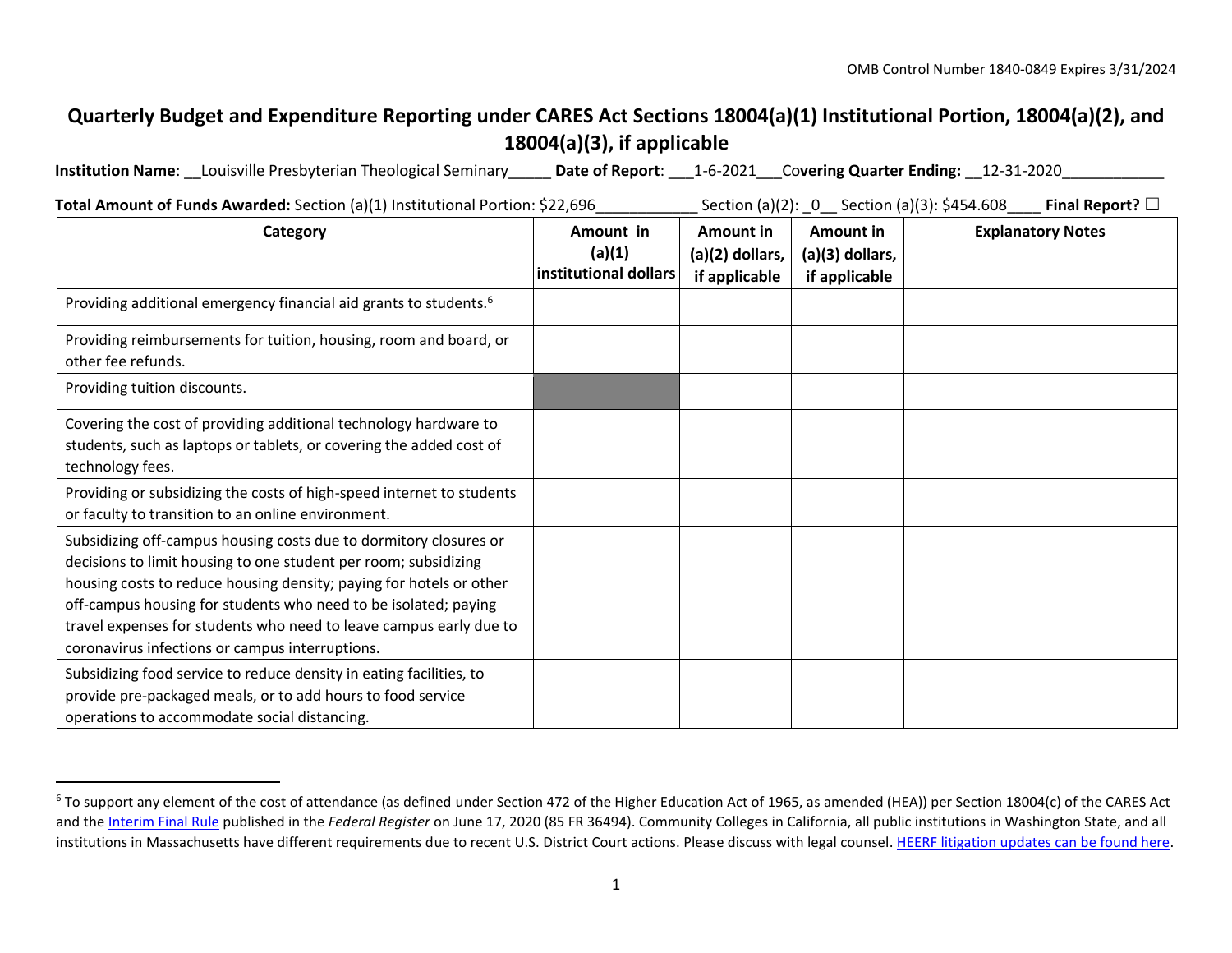| Costs related to operating additional class sections to enable social |  |  |
|-----------------------------------------------------------------------|--|--|
| distancing, such as those for hiring more instructors and increasing  |  |  |
| campus hours of operations.                                           |  |  |
|                                                                       |  |  |

| Category                                                                                                                                                                                                                                                                            | Amount in<br>(a)(1)<br>institutional dollars | Amount in<br>$\vert$ (a)(2) dollars, if $\vert$ (a)(3) dollars, if $\vert$<br>applicable | Amount in<br>applicable | <b>Explanatory Notes</b> |
|-------------------------------------------------------------------------------------------------------------------------------------------------------------------------------------------------------------------------------------------------------------------------------------|----------------------------------------------|------------------------------------------------------------------------------------------|-------------------------|--------------------------|
| Campus safety and operations. <sup>7</sup>                                                                                                                                                                                                                                          |                                              |                                                                                          |                         |                          |
| Purchasing, leasing, or renting additional instructional equipment<br>and supplies (such as laboratory equipment or computers) to reduce<br>the number of students sharing equipment or supplies during a single<br>class period and to provide time for disinfection between uses. |                                              |                                                                                          | \$2,151.21              | Laptop Webinar           |
| Replacing lost revenue due to reduced enrollment.                                                                                                                                                                                                                                   |                                              |                                                                                          |                         |                          |
| Replacing lost revenue from non-tuition sources (i.e., cancelled<br>ancillary events; disruption of food service, dorms, childcare or other<br>facilities; cancellation of use of campus venues by other organizations,<br>lost parking revenue, etc.). <sup>8</sup>                |                                              |                                                                                          |                         |                          |
| Purchasing faculty and staff training in online instruction; or paying<br>additional funds to staff who are providing training in addition to their<br>regular job responsibilities.                                                                                                | \$367.50                                     |                                                                                          |                         |                          |
| Purchasing, leasing, or renting additional equipment or software to<br>enable distance learning, or upgrading campus wi-fi access or<br>extending open networks to parking lots or public spaces, etc.                                                                              |                                              |                                                                                          |                         |                          |

 $^7$  Including costs or expenses related to the disinfecting and cleaning of dorms and other campus facilities, purchases of personal protective equipment (PPE), purchases of cleaning supplies, adding personnel to increase the frequency of cleaning, the reconfiguration of facilities to promote social distancing, etc.

<sup>&</sup>lt;sup>8</sup> Including continuance of pay (salary and benefits) to workers who would otherwise support the work or activities of ancillary enterprises (e.g., bookstore workers, foodservice workers, venue staff, etc.).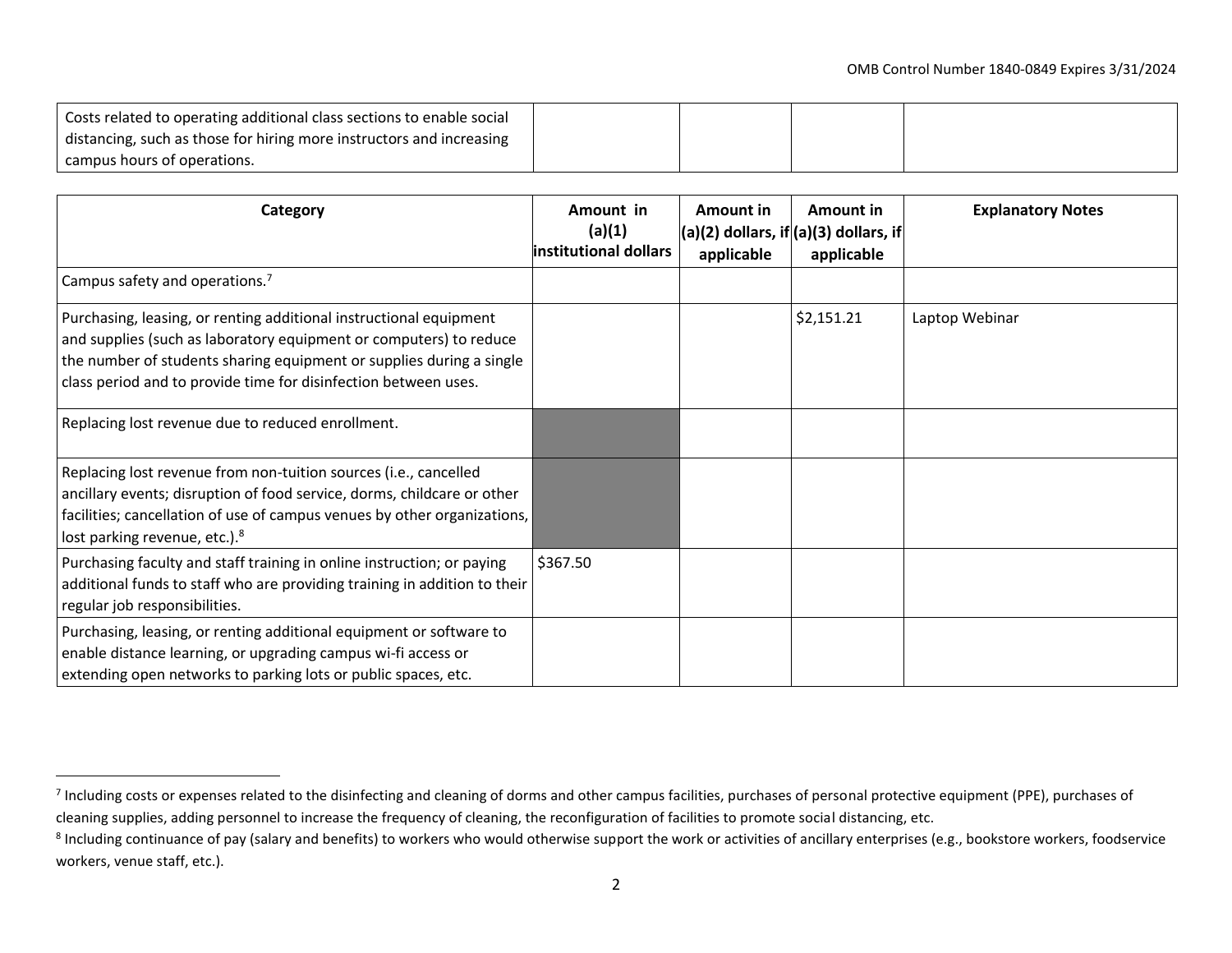| Other Uses of (a)(1) Institutional Portion funds. <sup>9</sup>     |                                                       |                                                      |                                                 |                          |
|--------------------------------------------------------------------|-------------------------------------------------------|------------------------------------------------------|-------------------------------------------------|--------------------------|
| Category                                                           | <b>Amount</b><br>in $(a)(1)$<br>institutional dollars | <b>Amount in</b><br>(a)(2) dollars,<br>if applicable | Amount in<br>$(a)(3)$ dollars,<br>if applicable | <b>Explanatory Notes</b> |
| Other Uses of (a)(2) or (a)(3) funds, if applicable. <sup>10</sup> |                                                       |                                                      |                                                 |                          |
| <b>Quarterly Expenditures for each Program</b>                     | \$367.50                                              | 0                                                    | \$2,151.21                                      |                          |
| <b>Total of Quarterly Expenditures</b>                             | \$2,518.71                                            |                                                      |                                                 |                          |

#### **Form Instructions**

*Completing the Form*: On each form, fill out the institution of higher education (IHE or institution) name, the date of the report, the appropriate quarter the report covers (September 30, December 31, March 31, June 30), the total amount of funds awarded by the Department (including reserve funds if awarded), and check the box if the report is a "final report." In the chart, an institution must specify the amount of expended CARES Act funds for each funding category: Sections 18004(a)(1) Institutional Portion, 18004(a)(2), and 18004(a)(3), if applicable. Section 18004(a)(2) funds includes CFDAs 84.425J (Historically Black Colleges and Universities (HBCUs)), 84.425K (Tribally Controlled Colleges and Universities (TCCUs)), 84.425L (Minority Serving Institutions (MSIs)), 84.425M (Strengthening Institutions Program (SIP)); Section 18004(a)(3) funds are for CFDA 84.425N (Fund for the Improvement of Postsecondary Education (FIPSE) Formula Grant). Each category is deliberately broad and may not capture specific grant program requirements. Explanatory footnotes help clarify certain reporting categories. While some items in the chart are blocked out, please note that the blocking of such items is consistent with Department guidance and FAQs and is not definitive. Provide brief explanatory notes for how funds were expended, including the title and brief description of each project or activity in which funds were expended. Do not include personally identifiable information (PII). Calculate the amount of the Section 18004(a)(1) Institutional Portion

 $9$  Please post additional documentation as appropriate and briefly explain in the "Explanatory Notes" section. Please note that costs for Section 18004(a)(1) Institutional Portion funds may only be used "to cover any costs associated with significant changes to the delivery of instruction due to the coronavirus, so long as such costs do not include payment to contractors for the provision of pre-enrollment recruitment activities; endowments; or capital outlays associated with facilities related to athletics, sectarian instruction, or religious worship."

 $10$  Please post additional documentation as appropriate and briefly explain in the "Explanatory Notes" section. Please note that costs for Sections 18004(a)(2) and (a)(3) funds may only be used "to defray expenses, including lost revenue, reimbursement for expenses already incurred, technology costs associated with a transition to distance education, faculty and staff trainings, payroll incurred by institutions of higher education and for grants to students for any component of the student's cost of attendance (as defined under section 472 of the HEA), including food, housing, course materials, technology, health care, and child care."